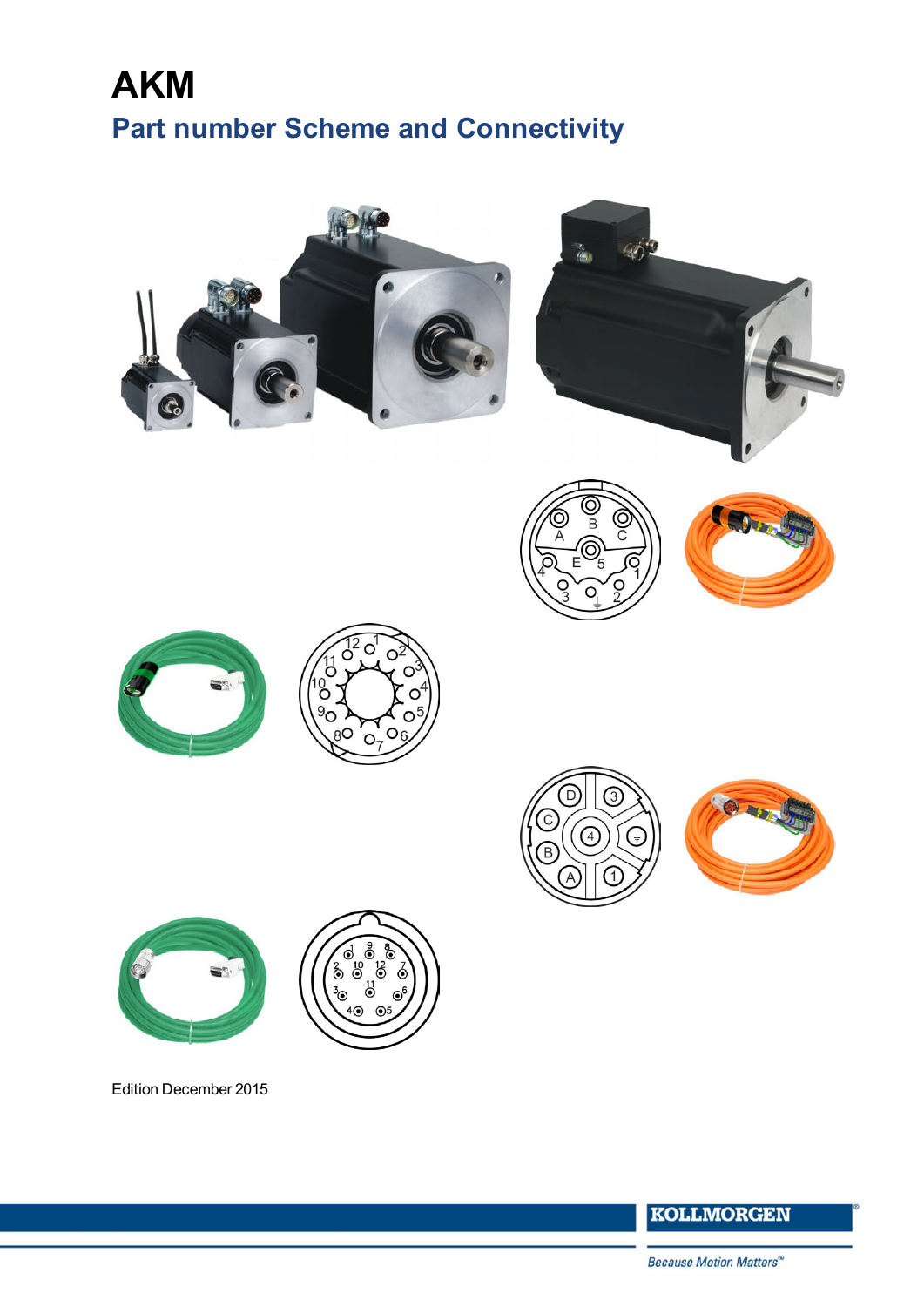# **1 AKM Connector Codes and Pinout**

#### **1.1 Part number scheme**

Use the part number scheme for product identification only, not for the order process, because not all theoretical combinations of features are possible.

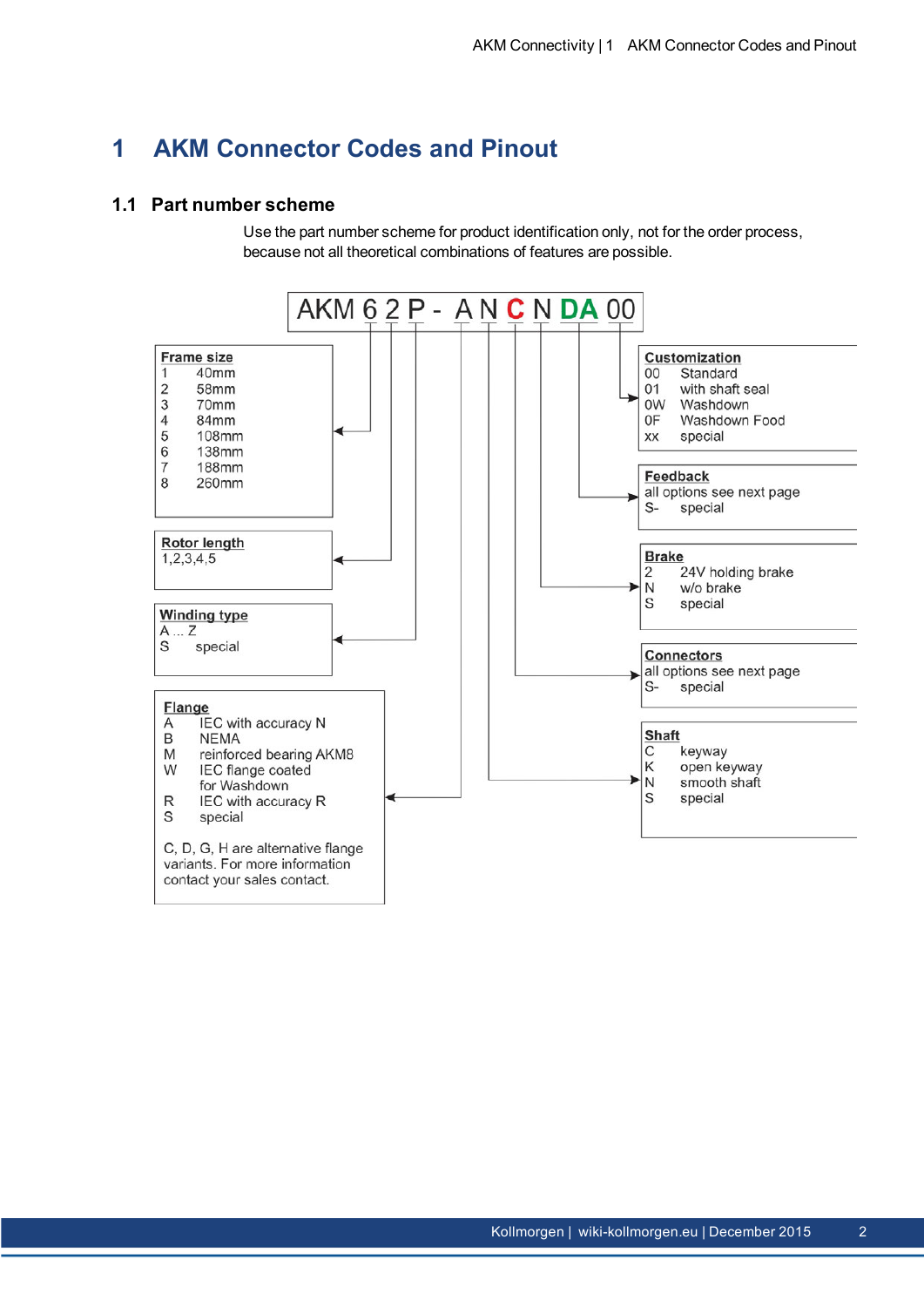#### **1.2 Connector Options (C)**

Technical description of used connectors see Product Wiki (Mating [Connectors](http://wiki-kollmorgen.eu/wiki/tiki-index.php?page=Mating+Connectors)).

#### **Connector Description**

| <b>Connector</b>    | Usage*        | <b>Contacts</b><br><b>Power/Signal</b> | <b>Power/Signal</b> | max. Current [A] max. Cross Section[mm <sup>2</sup> ]<br><b>Power/Signal</b> | <b>Protection</b><br><b>Class</b> |
|---------------------|---------------|----------------------------------------|---------------------|------------------------------------------------------------------------------|-----------------------------------|
| M40 (Size 1.5)      | Power & Brake | 4/2                                    | 75/30               | 16/4                                                                         | IP <sub>65</sub>                  |
| M12                 | DRIVE-CLIQ    | $-18$                                  | $-12$               | $-10.5$                                                                      | IP <sub>65</sub>                  |
| IM23-6              | DRIVE-CLIQ    | $6/$ -                                 | 30/                 | 4/                                                                           | IP65                              |
| M23 SpeedTec        | Power & Brake | 4/4                                    | 30/10               | 4/1.5                                                                        | IP65                              |
| Ready               | Feedback      | $-112$                                 | $-110$              | $-10.5$                                                                      | IP <sub>65</sub>                  |
| (Size 1)            | Feedback      | $-117$                                 | $-19$               | $-10.5$                                                                      | IP <sub>65</sub>                  |
| i-tec               | Hybrid        | 4/5                                    | 14/3.6              | 1.5/0.75                                                                     | IP <sub>65</sub>                  |
|                     | Power & Brake | 4/5                                    | 14/3.6              | 1.5/0.75                                                                     | IP <sub>65</sub>                  |
| v-tec               | Feedback      | $-112$                                 | $-15$               | $-10.75$                                                                     | IP <sub>65</sub>                  |
|                     | Feedback      | $-115$                                 | $-15$               | $-10.75$                                                                     | IP <sub>65</sub>                  |
| <b>Terminal box</b> | Power & Brake | 4/2                                    | 150/15              | 25/2.5                                                                       | IP <sub>65</sub>                  |

\* Hybrid means: Power and Feedback on the same connector and in one cable

#### **Reference Connector-Motor**

| PTC*            | KTY*            | <b>Connection</b>                                               | <b>Usable with</b>  | <b>Position of connection</b>                                            |
|-----------------|-----------------|-----------------------------------------------------------------|---------------------|--------------------------------------------------------------------------|
| B               | 1               | 2 Speed Tec Ready connectors                                    | AKM2                | Angular, rotatable, motor moun-<br>ted                                   |
| C               | 7               | 2 Speed Tec Ready connectors                                    | AKM1-AKM2           | 0.5m cable mounted                                                       |
| C               | 1               | 2 Speed Tec Ready connectors                                    | AKM3-AKM7 $(≤ 22A)$ | Angular, rotatable, motor moun-<br>ted                                   |
| D <sup>**</sup> | D <sup>**</sup> | 1 i-tec Hybrid connector                                        | AKM1                | Motor mounted                                                            |
| D <sup>**</sup> | D <sup>**</sup> | 1 Hybrid connector SpeedTec Ready                               | AKM2-AKM6           | Angular, rotatable, motor moun-<br>ted                                   |
| G               |                 | 2 Speed Tec Ready connectors                                    | AKM2-AKM6           | Straight, motor mounted                                                  |
| H               |                 | 1 power connector M40, 1 Feedback con-<br>nector SpeedTec Ready | AKM7 & AKM82T       | Angular, rotatable, motor moun-<br>ted                                   |
|                 | $R^{**}$        | 1 power connector M23-6,<br>1 Feedback connector M12            | AKM4-AKM7 (≤22A)    | Motor mounted.<br>M23-6 angular, rotatable.<br>M <sub>12</sub> Straight. |
|                 | 2               | 1 Terminal box, 1 Feedback connector<br>SpeedTec Ready          | AKM8                | Motor mounted                                                            |
|                 | $11***$         | 1 power connector M23-6,<br>1 Feedback connector M12            | AKM4-AKM7 (≤22A)    | Straight, motor mounted                                                  |
| Y               |                 | 1 y-tec connector                                               | AKM1                | Motor mounted                                                            |

\* Temperatur sensor PTC or KTY

\*\* With connector options D, R, and U the temperature sensor type depends on the feedback, see  $(→ #5)$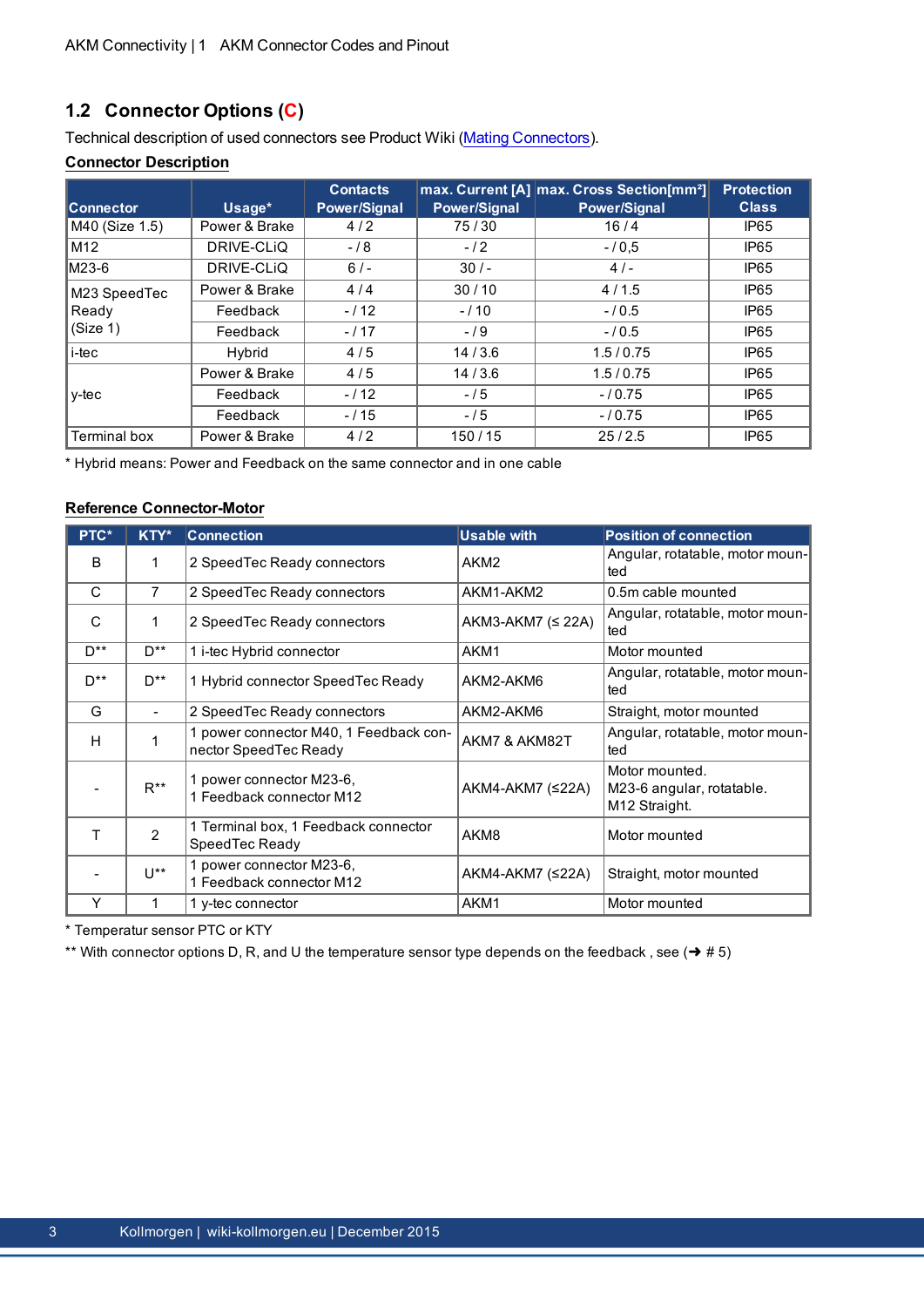#### **1.3 Feedback Options (DA)**

Motor length depends on the built-in feedback device

Technical description of the feedback systems see Product Wiki [\(MultiFeedback](http://wiki-kollmorgen.eu/wiki/tiki-index.php?page=MultiFeedback)).

#### **1.3.1 Feedback Description**

| Code      | <b>Description</b>           | <b>Type</b>       | <b>Remarks</b>                    | <b>Lines per</b> | # of | usable            |
|-----------|------------------------------|-------------------|-----------------------------------|------------------|------|-------------------|
|           |                              |                   |                                   | rev.             |      | revs. with drives |
| $1 -$     | Comcoder                     | EPC 15T           | Single turn, optical              | 1024             | 1    | All               |
| $2 -$     | Comcoder                     | EPC 15T           | Single turn, optical              | 2048             | 1    | All               |
| AA        | <b>BISS B Encoder</b>        | AD34/AD58         | Single turn, optical              | 2048             | 1    | All               |
| <b>AB</b> | <b>BISS B Encoder</b>        | AD34/AD58         | Multi turn, optical               | 2048             | 4096 | All               |
| $C -$     | <b>SFD</b>                   | Size 10/15/21     | Single turn, inductive, 4 lines   | 2 poles          | 1    | <b>AKD</b>        |
| CA        | SFD <sub>3</sub>             | Size 10/15/21     | Single turn, inductive, 2 lines   | 2 poles          | 1    | <b>AKD</b>        |
| <b>DA</b> | EnDAT 2.1 Encoder            | ECN1113/1313      | Single turn, optical              | 512/2048*        | 1    | All               |
| <b>DB</b> | EnDAT 2.1 Encoder            | EQN1125/1325      | Multi turn, optical               | 512/2048*        | 4096 | All               |
| LA        | EnDAT 2.1 Encoder            | ECI1118/1319      | Single turn, inductive            | $16/32**$        | 1    | All               |
| <b>LB</b> | EnDAT 2.1 Encoder            | EQI1130/1331      | Multi turn, inductive             | $16/32**$        | 4096 | All               |
| <b>MA</b> | DRIVE-CLiQ Encoder           | <b>ECN1324S</b>   | Safety Single turn, optical       | 24 Bit           | 1    | Siemens           |
| <b>MB</b> | DRIVE-CLIQ Encoder           | <b>EQN1336S</b>   | Safety Multi turn, optical        | 24 Bit           | 4096 | <b>Siemens</b>    |
| GA        | <b>HIPERFACE Encoder</b>     | SKS36             | Single turn, optical              | 128              | 1    | <b>Sx</b>         |
| <b>GB</b> | <b>HIPERFACE Encoder</b>     | SKM36             | Multi turn, optical               | 128              | 4096 | <b>Sx</b>         |
| GC        | <b>HIPERFACE Encoder</b>     | SEK34             | Single turn, capacitive           | 16               | 1    | <b>Sx</b>         |
| <b>GD</b> | <b>HIPERFACE Encoder</b>     | SEL <sub>34</sub> | Multi turn, capacitive            | 16               | 4096 | <b>Sx</b>         |
| <b>GE</b> | <b>HIPERFACE DSL Encoder</b> | EKS36             | Single turn, optical              | 128              | 1    | <b>AKD</b>        |
| <b>GF</b> | <b>HIPERFACE DSL Encoder</b> | EKM36             | Multi turn, optical               | 128              | 4096 | <b>AKD</b>        |
| GJ        | <b>HIPERFACE Encoder</b>     | SKS36             | Single turn, optical              | 128              | 1    | <b>AKD</b>        |
| GK        | <b>HIPERFACE Encoder</b>     | SKM36             | Multi turn, optical               | 128              | 4096 | <b>AKD</b>        |
| <b>GM</b> | Safe HIPERFACE Encoder       | SKS36S            | Safety, like GJ, SIL2, PLd, Cat.3 | 128***           | 1    | <b>AKD</b>        |
| <b>GN</b> | Safe HIPERFACE Encoder       | SKM36S            | Safety, like GK, SIL2, PLd, Cat.3 | $128***$         | 4096 | <b>AKD</b>        |
| $R -$     | Resolver                     | Size 10/15/21     | Single turn, inductive            | 2 poles          | 1    | All               |

\* x/y data for AKM2-4/AKM5-8

\*\* x/y data for AKM2-3/AKM4-8

\*\*\*Certificates for safety feedbacks: see Product-WIKI ([Approvals](http://wiki-kollmorgen.eu/wiki/tiki-index.php?page=Approvals)) or Kollmorgen website.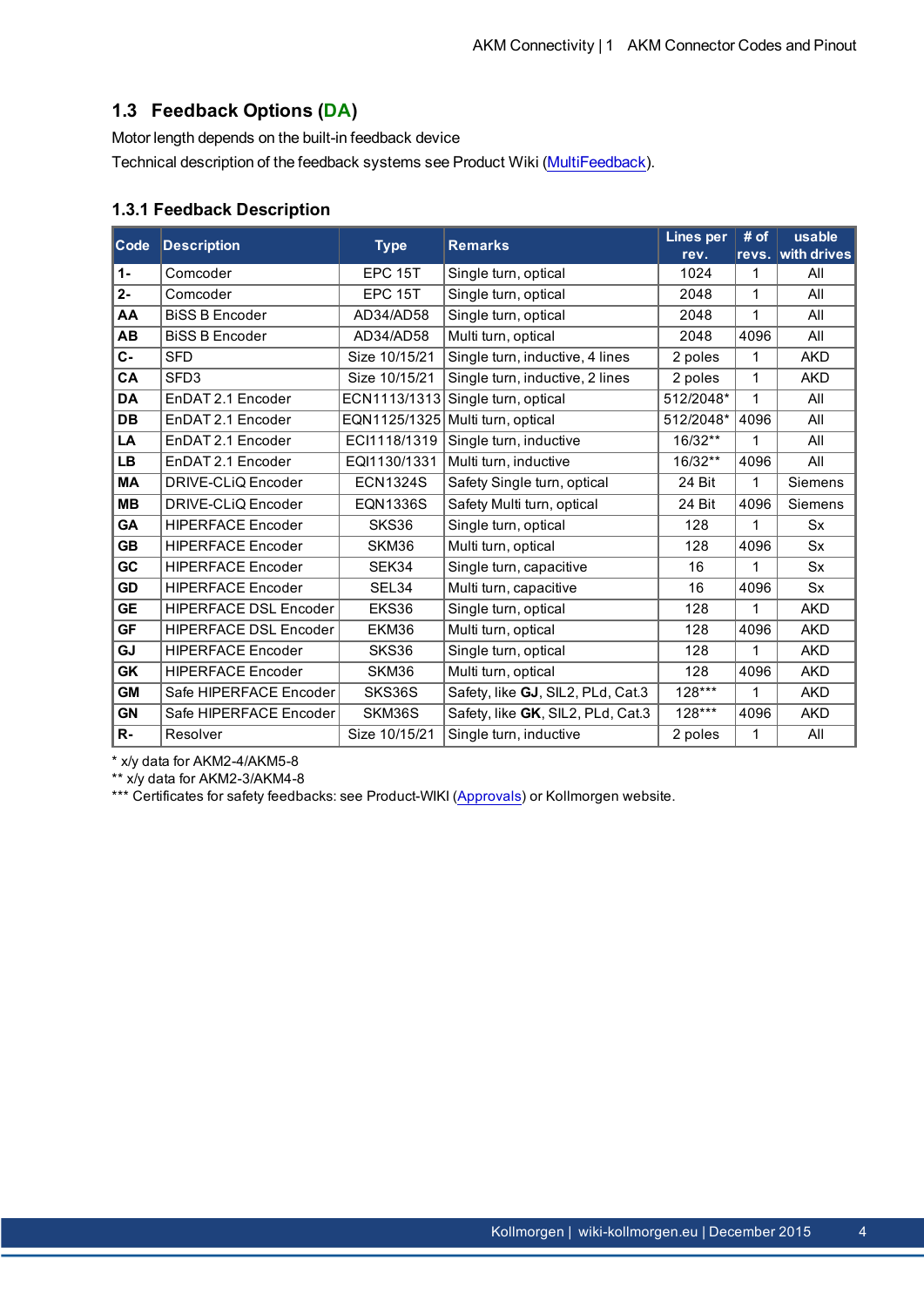#### <span id="page-4-0"></span>**1.3.2 Reference Feedback-Motor**

|                | Connector code (PTC/KTY) B/1 |                          | C/1     | C/7 (cable)                  | D/D                      | $G/-$                    | H/1            | $-R$                     | T/2            | $-JU$                    | Y/1 |
|----------------|------------------------------|--------------------------|---------|------------------------------|--------------------------|--------------------------|----------------|--------------------------|----------------|--------------------------|-----|
| Code           | Feedback                     |                          |         |                              | Usable with AKM          |                          |                |                          |                |                          |     |
| $1 -$          | Comcoder                     | $\overline{2}$           | $3 - 7$ | $1 - 2$                      |                          | $2 - 6$                  | 7,82T          | $\overline{\phantom{a}}$ | 8              | $\blacksquare$           | 1   |
| $\overline{2}$ | Comcoder                     | $\overline{2}$           | $3 - 7$ | $1 - 2$                      | $\overline{\phantom{a}}$ | $2 - 6$                  | 7,82T          | $\overline{\phantom{a}}$ | 8              | $\blacksquare$           | 1   |
| AA             | <b>BISS B</b>                | $\overline{2}$           | $3 - 7$ | $\overline{2}$               | $\blacksquare$           | $2 - 6$                  | 7,82T          | $\overline{\phantom{a}}$ | 8              | $\overline{\phantom{a}}$ |     |
| AB             | <b>BISS B</b>                | $\overline{2}$           | $3 - 7$ | $\overline{c}$               | $\overline{a}$           | $2 - 6$                  | 7,82T          | $\blacksquare$           | 8              | $\blacksquare$           |     |
| $C -$          | SFD*                         | $\overline{2}$           | $3 - 7$ | $1 - 2$                      | 1-6 (PTC)                | $2 - 6$                  | 7,82T          | $\overline{\phantom{0}}$ | 8              | $\blacksquare$           | 1   |
| CA             | SFD <sub>3</sub>             | -                        |         | $\overline{\phantom{a}}$     | 1-6 (KTY)                | $\overline{\phantom{0}}$ | $\blacksquare$ | $\blacksquare$           | $\overline{a}$ | $\blacksquare$           |     |
| <b>DA</b>      | EnDAT 2.1                    | $\overline{2}$           | $3 - 7$ | $\overline{2}$               |                          | $2 - 6$                  | 7,82T          | $\overline{\phantom{a}}$ | 8              | $\overline{\phantom{a}}$ |     |
| DB             | EnDAT 2.1                    | $\overline{2}$           | $3 - 7$ | $\overline{2}$               | $\overline{a}$           | $2 - 6$                  | 7,82T          | $\overline{\phantom{a}}$ | 8              | $\blacksquare$           |     |
| LA             | EnDAT 2.1                    | $\overline{2}$           | $3 - 7$ | $\overline{c}$               |                          | $2 - 6$                  | 7,82T          | $\blacksquare$           | 8              | $\overline{\phantom{0}}$ |     |
| <b>LB</b>      | EnDAT 2.1                    | $\overline{2}$           | $3 - 7$ | $\overline{c}$               |                          | $2 - 6$                  | 7,82T          | $\blacksquare$           | 8              |                          |     |
| <b>MA</b>      | DRIVE-CLiQ**                 |                          |         | $\qquad \qquad \blacksquare$ |                          | $\overline{\phantom{a}}$ |                | $4 - 7$                  | $\overline{a}$ | $4 - 7$                  |     |
| <b>MB</b>      | DRIVE-CLiQ**                 |                          |         | $\overline{\phantom{a}}$     |                          | -                        |                | $4 - 7$                  |                | $4 - 7$                  |     |
| GA             | Hiperface                    | $\overline{2}$           | $3 - 7$ | $\overline{c}$               |                          | $2-6$                    | 7,82T          | $\blacksquare$           | 8              |                          |     |
| <b>GB</b>      | Hiperface                    | $\overline{2}$           | $3 - 7$ | 2                            | $\overline{\phantom{0}}$ | $2 - 6$                  | 7,82T          | $\blacksquare$           | 8              | $\overline{a}$           |     |
| GC             | Hiperface                    | $\overline{\phantom{0}}$ |         | 1                            | $\overline{\phantom{0}}$ | $\overline{\phantom{a}}$ |                | $\blacksquare$           |                | $\overline{\phantom{0}}$ | 1   |
| GD             | Hiperface                    | $\overline{\phantom{0}}$ |         | 1                            |                          | $\overline{\phantom{a}}$ | $\overline{a}$ |                          |                | $\overline{a}$           | 1   |
| <b>GE</b>      | Hiperface DSL                |                          |         | $\overline{a}$               | 2-6 (KTY)                | $\overline{\phantom{0}}$ | $\overline{a}$ | $\blacksquare$           |                |                          |     |
| <b>GF</b>      | Hiperface DSL                |                          |         |                              | 2-6 (KTY)                | $\overline{\phantom{0}}$ | $\overline{a}$ | $\overline{a}$           |                | $\overline{a}$           |     |
| GJ             | Hiperface                    | $\overline{2}$           | $3 - 7$ | $\overline{2}$               |                          | $2-6$                    | 7,82T          | $\blacksquare$           | 8              | $\overline{\phantom{a}}$ |     |
| GK             | Hiperface                    | $\overline{2}$           | $3 - 7$ | $\overline{2}$               | $\overline{\phantom{a}}$ | $2 - 6$                  | 7,82T          | $\blacksquare$           | 8              | $\blacksquare$           |     |
| <b>GM</b>      | Safe Hiperface***            | $\overline{2}$           | $3 - 7$ | $\overline{2}$               | $\overline{\phantom{a}}$ | $2 - 6$                  | 7,82T          | $\overline{\phantom{a}}$ | 8              | $\overline{a}$           |     |
| <b>GN</b>      | Safe Hiperface***            | $\overline{2}$           | $3 - 7$ | $\overline{2}$               | $\overline{\phantom{0}}$ | $2 - 6$                  | 7,82T          | $\overline{a}$           | 8              | $\blacksquare$           |     |
| $R -$          | Resolver                     | $\overline{2}$           | $3 - 7$ | $1 - 2$                      |                          | $2 - 6$                  | 7,82T          | $\blacksquare$           | 8              | $\overline{a}$           | 1   |

\* no brake

\*\* temperature sensor according to current Siemens requirements. For more information contact Kollmorgen.

\*\*\* with PTC temperature sensor only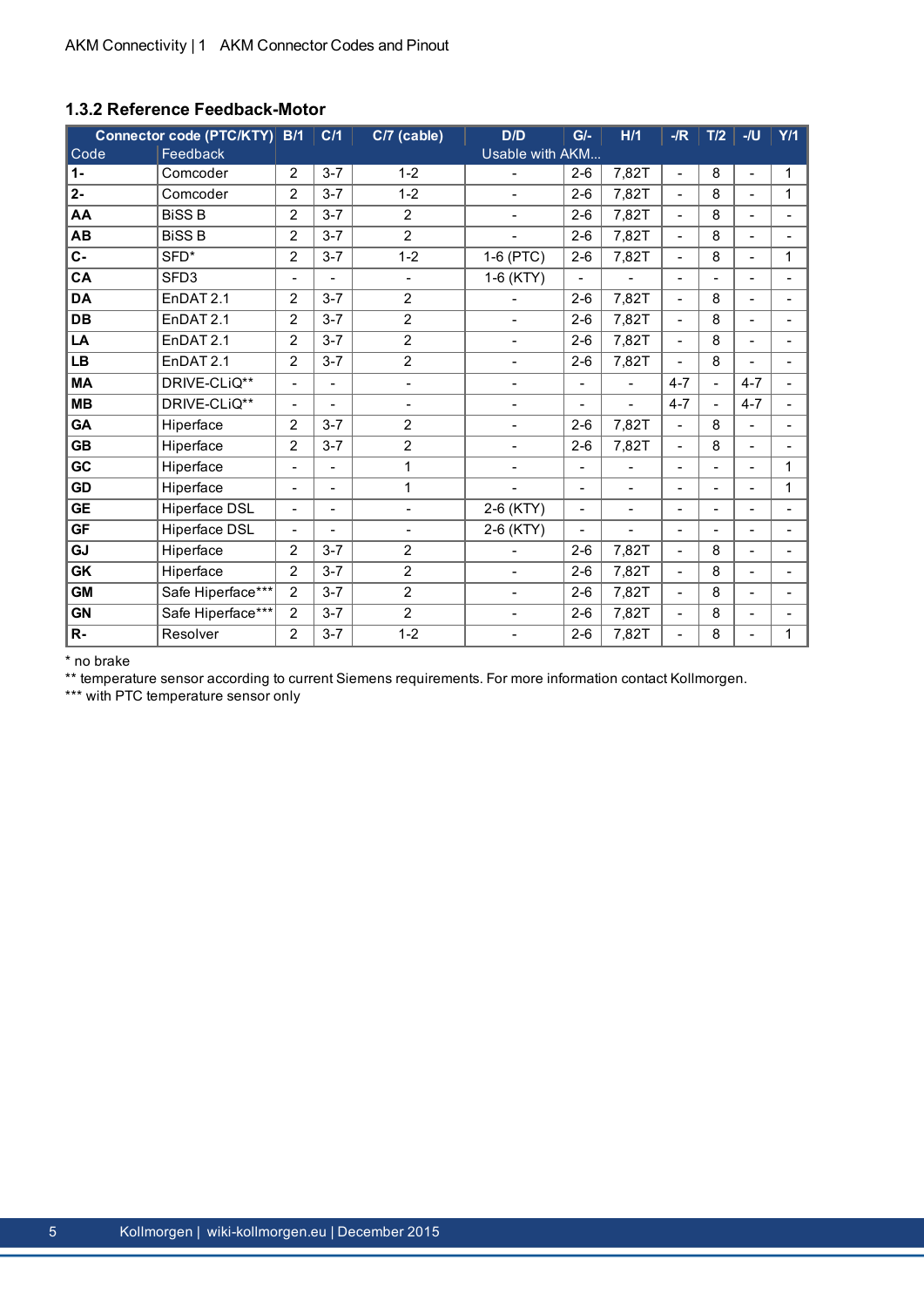# **2 Connector Pinout**

| All connector views: facing front. Abbreviations used: |
|--------------------------------------------------------|
|--------------------------------------------------------|

|           | Motor phase U    | <b>BR</b> | Motor holding brake | Up | Sensor Voltage supply            |
|-----------|------------------|-----------|---------------------|----|----------------------------------|
|           | Motor phase V    | TН        | Thermal sensor      | 0V | Ground for Sensor Voltage supply |
| ۱W        | Motor phase W    |           | Zero pulse          |    |                                  |
| <b>PE</b> | Protection Earth | n.c.      | not connected       |    |                                  |

# **2.1 Connector codes 1, Y: AKM1**

#### **2.1.1 Power**

| $\overline{\mathsf{Pin}}$ | Function | Pin | Function  |
|---------------------------|----------|-----|-----------|
|                           | BR+      | А   | U         |
| 2                         | BR-      | В   | W         |
| 3                         | n.c.     | C   | V         |
|                           | n.c.     | Е   | n.c.      |
| 5                         | n.c.     | ≐   | <b>PE</b> |

#### **2.1.2 Resolver (Feedback code R-)**



| $P\overline{in}$ | Function              |    | <b>Function</b> |
|------------------|-----------------------|----|-----------------|
|                  | n.c.                  |    | $S2$ , $cos+$   |
| 2                | $TH +$                | 8  | $S1$ , sin+     |
| 3                | S4, cos-              | 9  | $R1$ , ref+     |
| 4                | S3, sin-              | 10 | n.c.            |
| 5                | R <sub>2</sub> , ref- | 11 | n.c.            |
| ี่ค              | TH -                  | 12 | n.c.            |

# **2.1.3 ComCoder (Feedback code 1-, 2-)**



| Pin | <b>Function</b> | $\mathsf{Pin}$ | Function |
|-----|-----------------|----------------|----------|
| 1   | $B +$           | 9              | TH-      |
| 2   | в-              | 10             | Up       |
| 3   | $A +$           | 11             | n.c.     |
| 4   | А -             | 12             | n.c.     |
| 5   | $7+$            | А              | Hall U   |
| 6   | $Z -$           | в              | Hall V   |
| 7   | 0V              | C              | Hall W   |
| 8   | TH+             |                |          |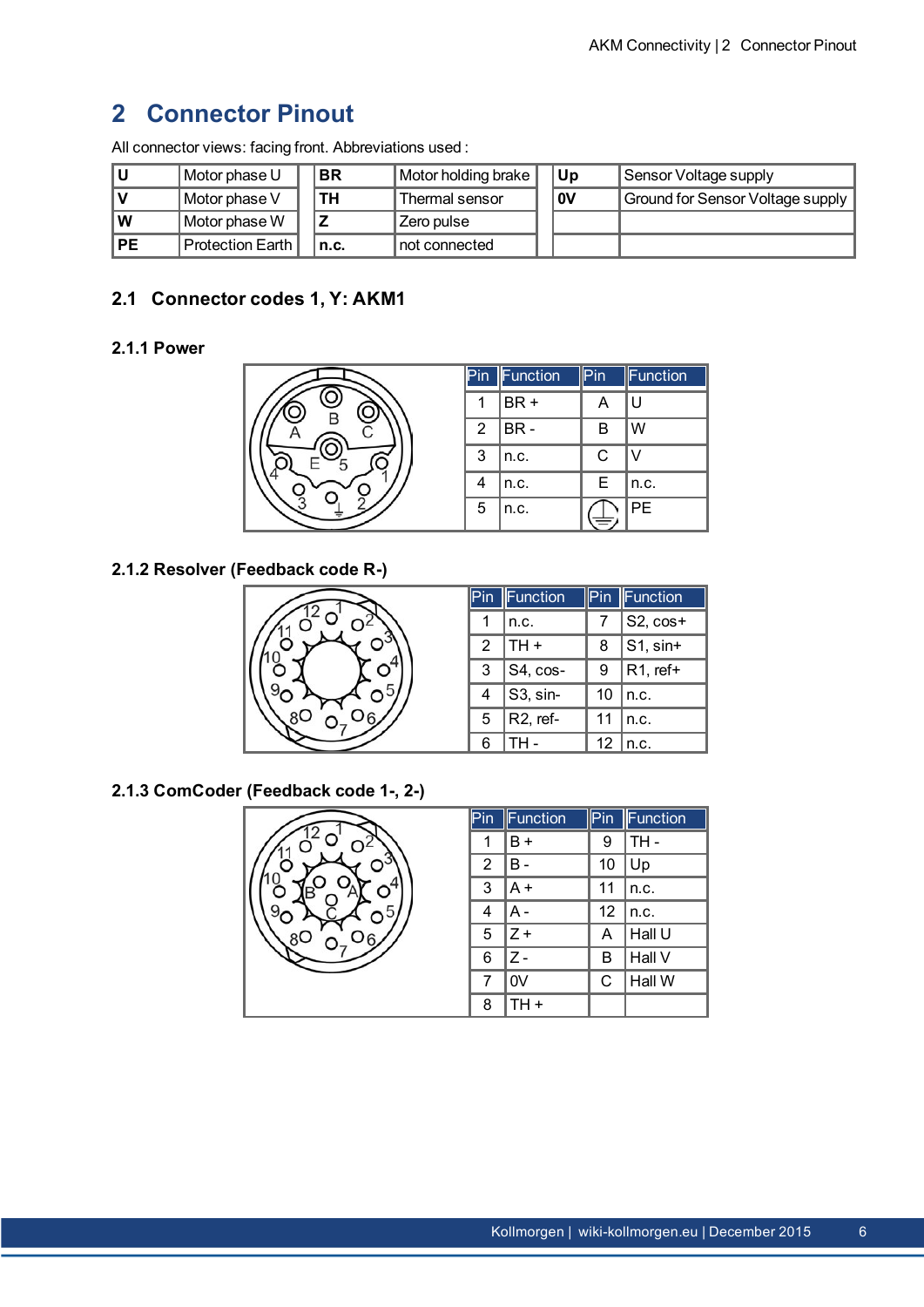#### **2.1.4 SFD (Feedback code C-)**

| Pin | <b>Function</b> | Pin | Function |
|-----|-----------------|-----|----------|
|     | Up              |     | n.c.     |
| 2   | 0V              | 8   | n.c.     |
| 3   | Data -          | 9   | n.c.     |
|     | Data +          | 10  | n.c.     |
| 5   | n.c.            | 11  | n.c.     |
| 6   | n.c.            | 12  | n.c.     |

#### **2.1.5 Encoder (Feedback codes GC, GD - S300...S700 drives only)**

|                | Pin | Function | Pin | Function |
|----------------|-----|----------|-----|----------|
|                |     | $TH +$   |     | Data -   |
|                | 2   | TH -     | 8   | $Sin +$  |
| О              | 3   | n.c.     | 9   | $Cos +$  |
| 9 <sub>t</sub> | 4   | Sin-     | 10  | Up       |
|                | 5   | Cos-     | 11  | 0V       |
|                | 6   | Data +   | 12  | n.c.     |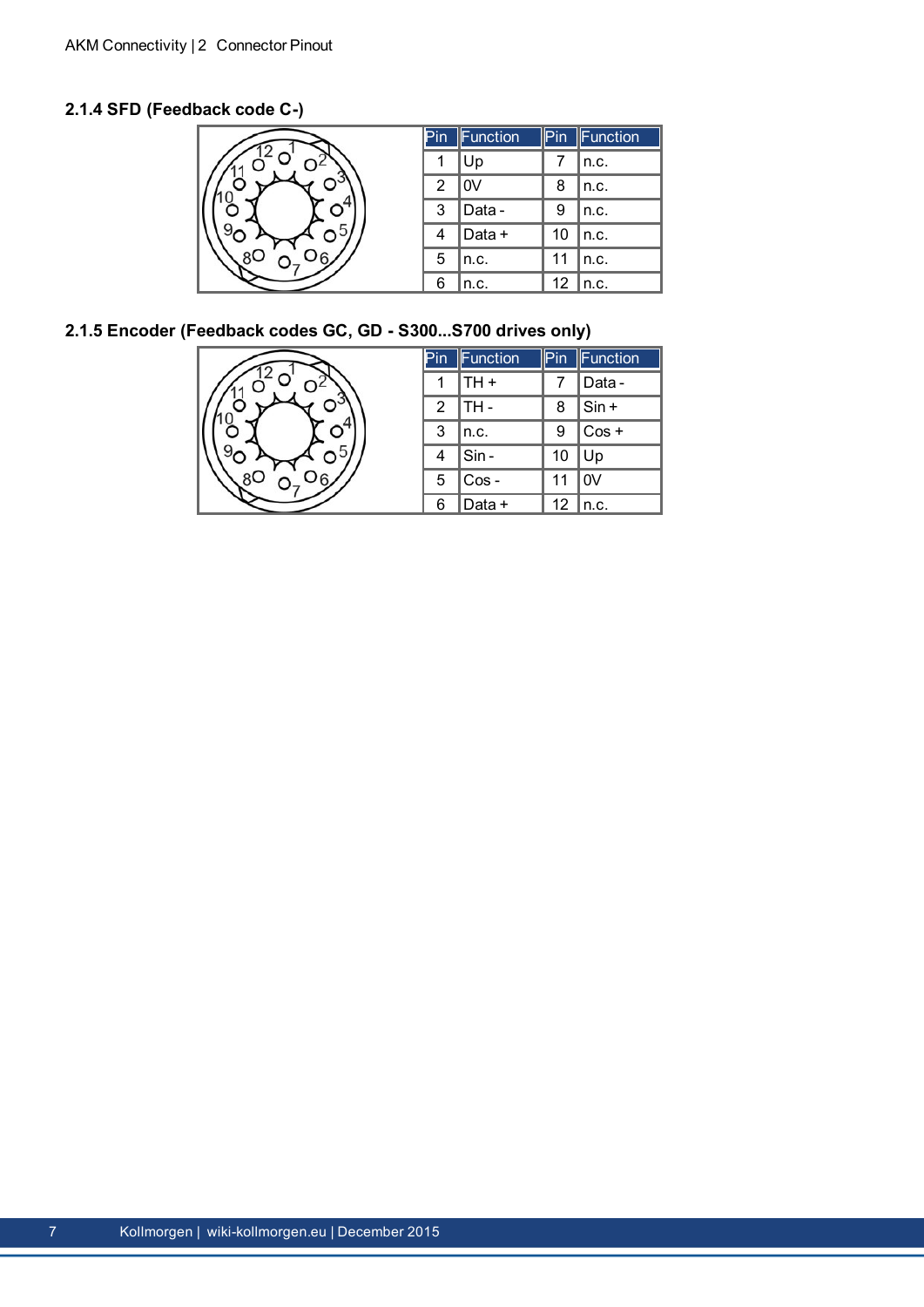#### **2.2 Connector codes 1, 2, 7, B, C, G, H, T: AKM1 - AKM8**

| <b>Model</b> | Connector code (PTC) | Connector code (KTY 84-130) |
|--------------|----------------------|-----------------------------|
| AKM1         |                      |                             |
| AKM2         | B.C                  |                             |
| AKM3 - AKM7  |                      |                             |
| AKM2 - AKM6  | ÷                    |                             |
| AKM7, AKM82T |                      |                             |
| AKM8         |                      |                             |

#### **2.2.1 Power**

#### Connector codes 1, 7, B, C, G for AKM1 - AKM7



| in | <b>Function</b> | Pin. | Function |
|----|-----------------|------|----------|
|    | U               | А    | BR+      |
|    | PE              | B    | BR-      |
| 3  | W               | С    | n.c      |
| 4  |                 | D    | n.c.     |

Connector code 1, H for AKM7, AKM82T



|   | Function  | $Pin^-$ | Function |
|---|-----------|---------|----------|
| U | ιı        |         | BR+      |
|   |           |         | BR-      |
| W | W         |         |          |
| 全 | <b>PE</b> |         |          |

Connector code 2, T for AKM8

| Ο                                       |        | Terminal Function Terminal Function |     |                  |
|-----------------------------------------|--------|-------------------------------------|-----|------------------|
| BR-BR+                                  | U      | Phase U                             | BR- | Brake -          |
|                                         | $\vee$ | Phase V                             | BR+ | Brake +          |
| هه<br>ec<br>PE<br>W<br>U<br>←<br>ၘ<br>o | W      | Phase<br>W                          | PE  | Protective Earth |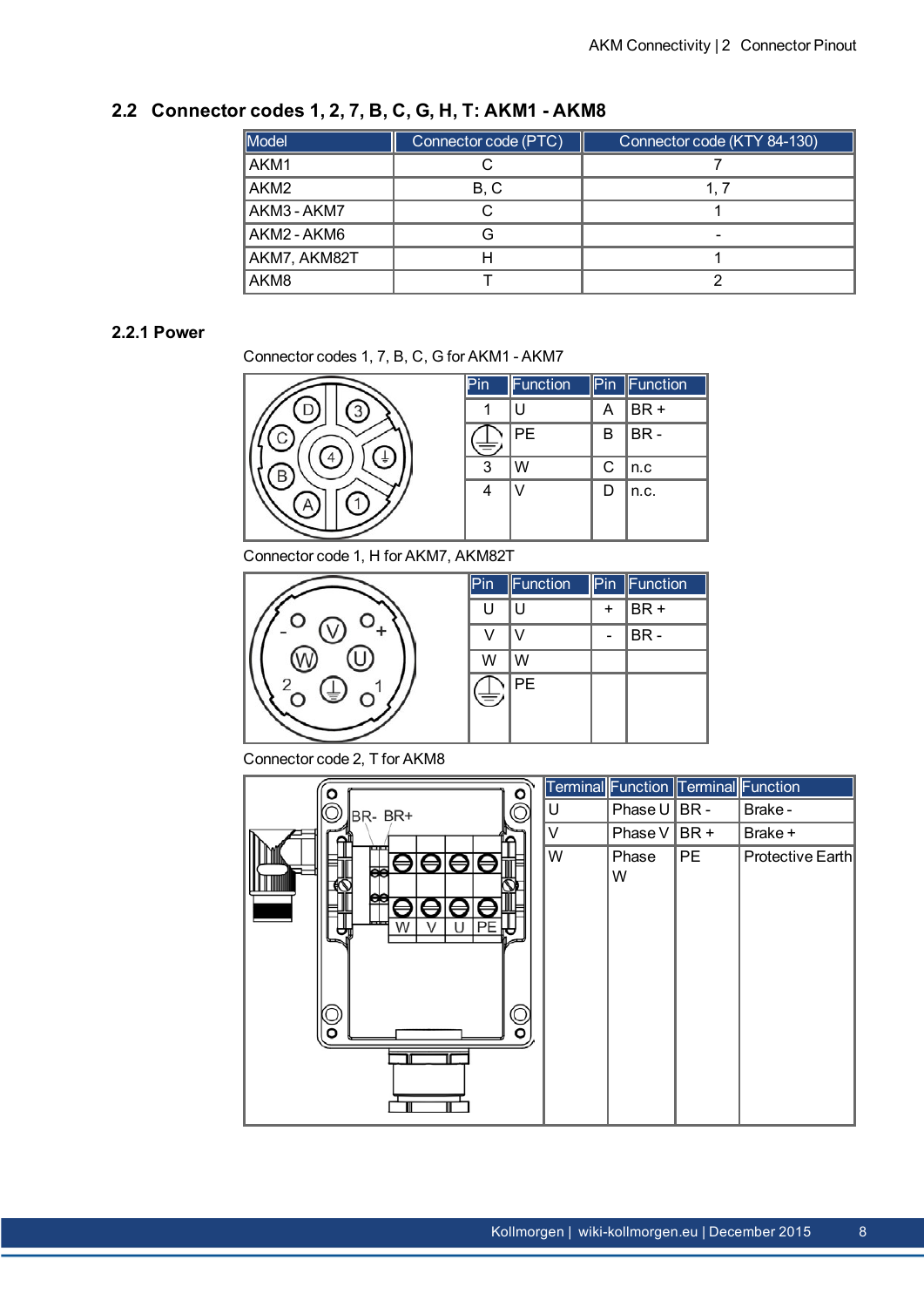#### **2.2.2 Resolver (Feedback code R-)**

|                                                         | Pin | Function              |    | <b>Pin Function</b>   |
|---------------------------------------------------------|-----|-----------------------|----|-----------------------|
| 10<br>$\odot^6$<br>$\left( \bullet \right)$<br>′െ<br>බ5 |     | n.c.                  |    | S2, cos+              |
|                                                         | 2   | $TH +$                | 8  | $S1$ , sin+           |
|                                                         | 3   | S4, cos-              | 9  | R <sub>1</sub> , ref+ |
|                                                         |     | S3, sin-              | 10 | n.c.                  |
|                                                         | 5   | R <sub>2</sub> , ref- | 11 | n.c.                  |
|                                                         | 6   | TH -                  | 12 | n.c.                  |

#### **2.2.3 SFD (Feedback code C-)**

|                                                                                        |   | <b>Pin</b> Function |    | Pin Function |
|----------------------------------------------------------------------------------------|---|---------------------|----|--------------|
| စီ<br>$\odot$<br>$\bf o$<br>10<br>$\left( \bullet \right)$<br>O<br>$\odot^6$<br><br>⊙5 |   | Up                  |    | n.c.         |
|                                                                                        | 2 | 0V                  | 8  | n.c.         |
|                                                                                        | 3 | Data -              | 9  | n.c.         |
|                                                                                        | 4 | Data +              | 10 | n.c.         |
|                                                                                        | 5 | reserved (shield)   | 11 | n.c.         |
|                                                                                        | 6 | n.c.                | 12 | n.c.         |

#### **2.2.4 Encoder (Feedback codes Ax, Dx, Lx, Gx)**

| Model       | Feedback code                                                                                            |
|-------------|----------------------------------------------------------------------------------------------------------|
| I AKM1      | GC (Sx Drives), GD (Sx Drives)                                                                           |
| AKM2 - AKM7 | AA, AB, DA, DB, LA, LB,<br>GA (Sxyz Drives), GJ/GM (AKD Drives),<br>GB (Sxyz Drives), GK/GN (AKD Drives) |

|        |   |        |    | <b>Pin Function Pin Function Pin Function</b> |                 |              |
|--------|---|--------|----|-----------------------------------------------|-----------------|--------------|
|        |   | R      |    | $TH +$                                        | 13              | Data -       |
| 5      | 2 | ∣0V    | 8  | Clock +                                       | 14 <sup>1</sup> | TH-          |
| 5<br>◉ | 3 | 'A -   | 9  | $B +$                                         |                 | $15$ Clock - |
|        |   | Up     | 10 | Sense -                                       |                 | $16 \ln c$   |
|        | 5 | Data + | 11 | $A +$                                         | 17              | n.c.         |
|        | 6 | n.c.   |    | 12   Sense +                                  |                 |              |

#### **2.2.5 ComCoder (Feedback codes 1-, 2-)**

|   | Pin Function Pin Function Pin Function |    |      |    |               |
|---|----------------------------------------|----|------|----|---------------|
|   | $B +$                                  |    | 0V   | 13 | In.c.         |
| 2 | $R -$                                  | 8  | TH+  | 14 | n.c.          |
| 3 | A +                                    | 9  | TH - |    | 15   Hall U   |
|   |                                        | 10 | Up   |    | 16   Hall $V$ |
| 5 | $7+$                                   | 11 | n.c. | 17 | Hall W        |
| 6 |                                        | 12 | n.c. |    |               |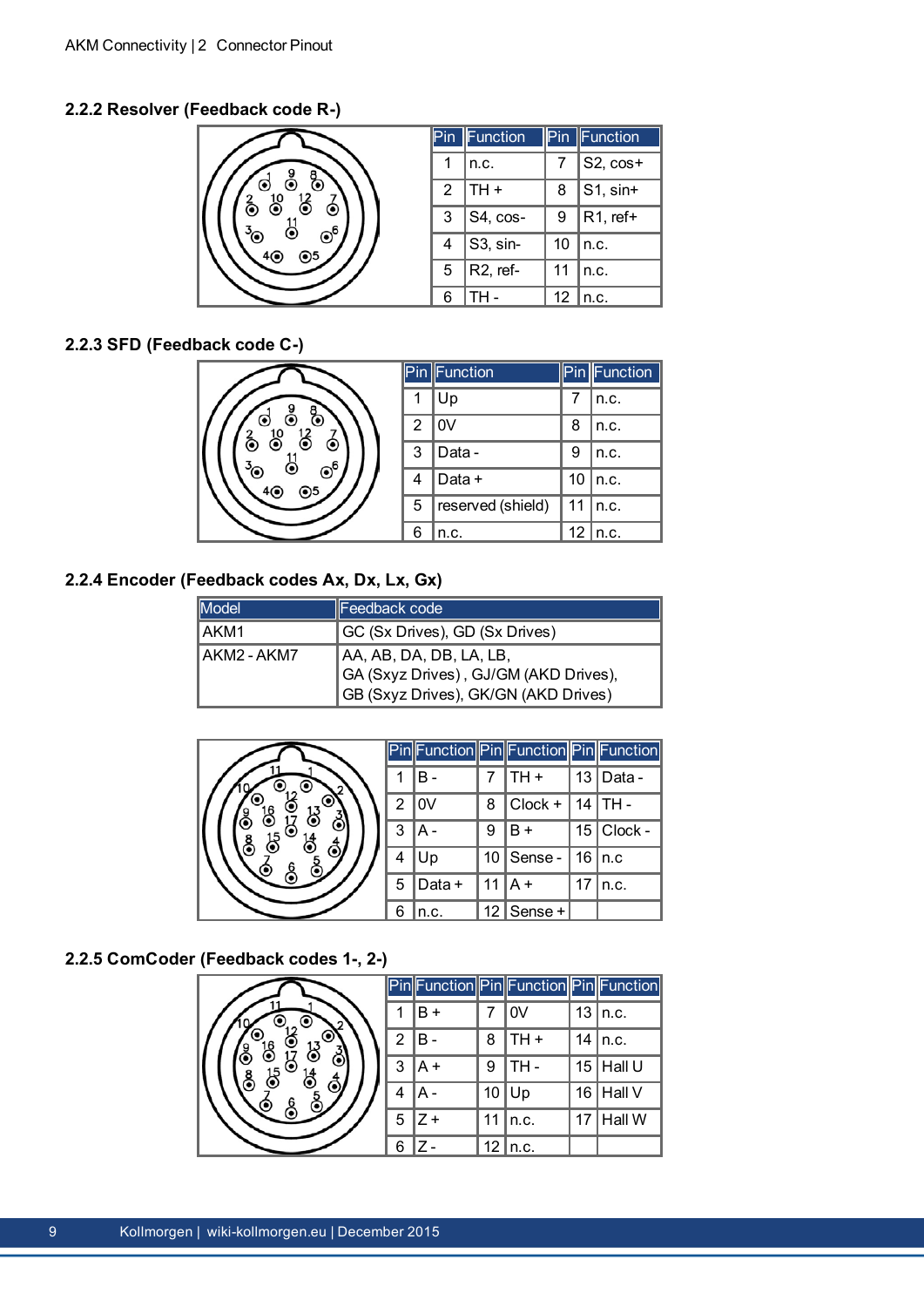#### **2.3 Connector code D: AKM1 - AKM6**

| Pin | <b>Function</b> | Pin | Function |
|-----|-----------------|-----|----------|
|     | Up              | А   | U        |
| 2   | 0V              | В   | W        |
| 3   | Data -          | С   |          |
| 4   | Data +          | E   | n.c.     |
| 5   | n.c.            |     | РF       |

#### **2.3.1 Power & SFD AKM1 (Feedback code C-)**

#### **2.3.2 Power & SFD AKM2 - AKM6 (Feedback code C-)**



| Pin | <b>Function</b> | Pin | <b>Function</b> |
|-----|-----------------|-----|-----------------|
|     | U               | Α   | Up              |
| 吉   | PЕ              | B   | 0V              |
| 3   | W               | C   | Data -          |
|     |                 | D   | Data +          |

#### **2.3.3 Power & SFD3 AKM1 (Feedback codes CA)**



| Pin | <b>Function</b> | $\mathsf{Pin}$ | Function  |
|-----|-----------------|----------------|-----------|
|     | BR+             | А              | U         |
| 2   | BR-             | B              | W         |
| 3   | Data -          | С              |           |
| 4   | Data +          | E              | n.c.      |
| 5   | n.c.            |                | <b>PE</b> |

#### **2.3.4 Power & SFD3/DSL AKM2 - AKM6 (Feedback codes CA, GE, GF)**



| Pin | Function | Pin | Function |
|-----|----------|-----|----------|
|     | U        | A   | BR+      |
| 专   | PЕ       | B   | BR-      |
| 3   | W        | C   | Data -   |
| 4   |          | D   | Data +   |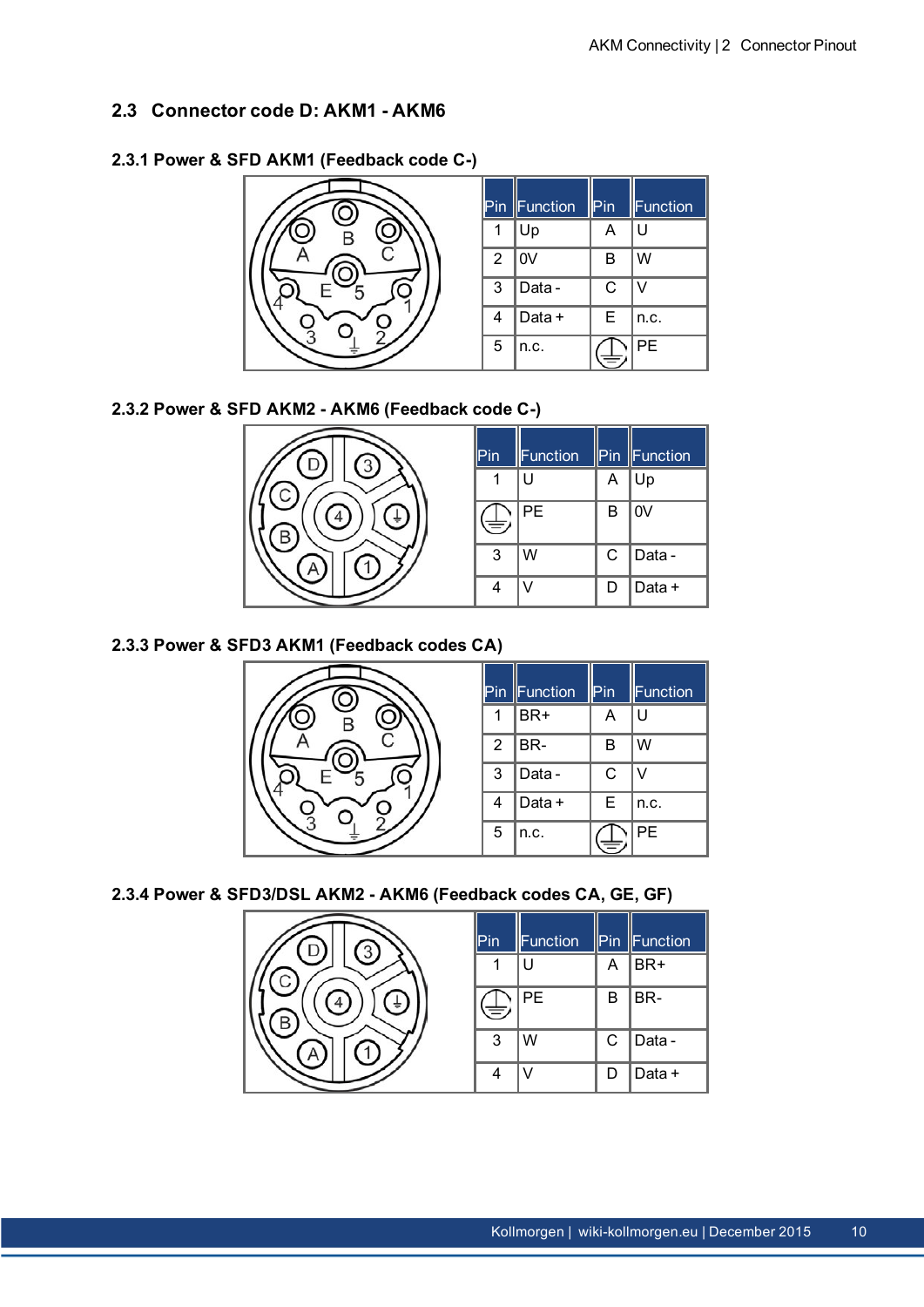#### **2.4 Connector codes R & U: AKM4 - AKM7**

#### **2.4.1 Power**



### **2.4.2 DRIVE-CLiQ (Feedback codes MA, MB)**



| Pin | <b>Function</b> | Pin | <b>Function</b> |
|-----|-----------------|-----|-----------------|
|     | Up              | 5   | 0V              |
| 2   | n.c.            | 6   | <b>TXN</b>      |
| 3   | <b>RXP</b>      | 7   | TXP             |
| 4   | <b>RXN</b>      | 8   | n.c.            |